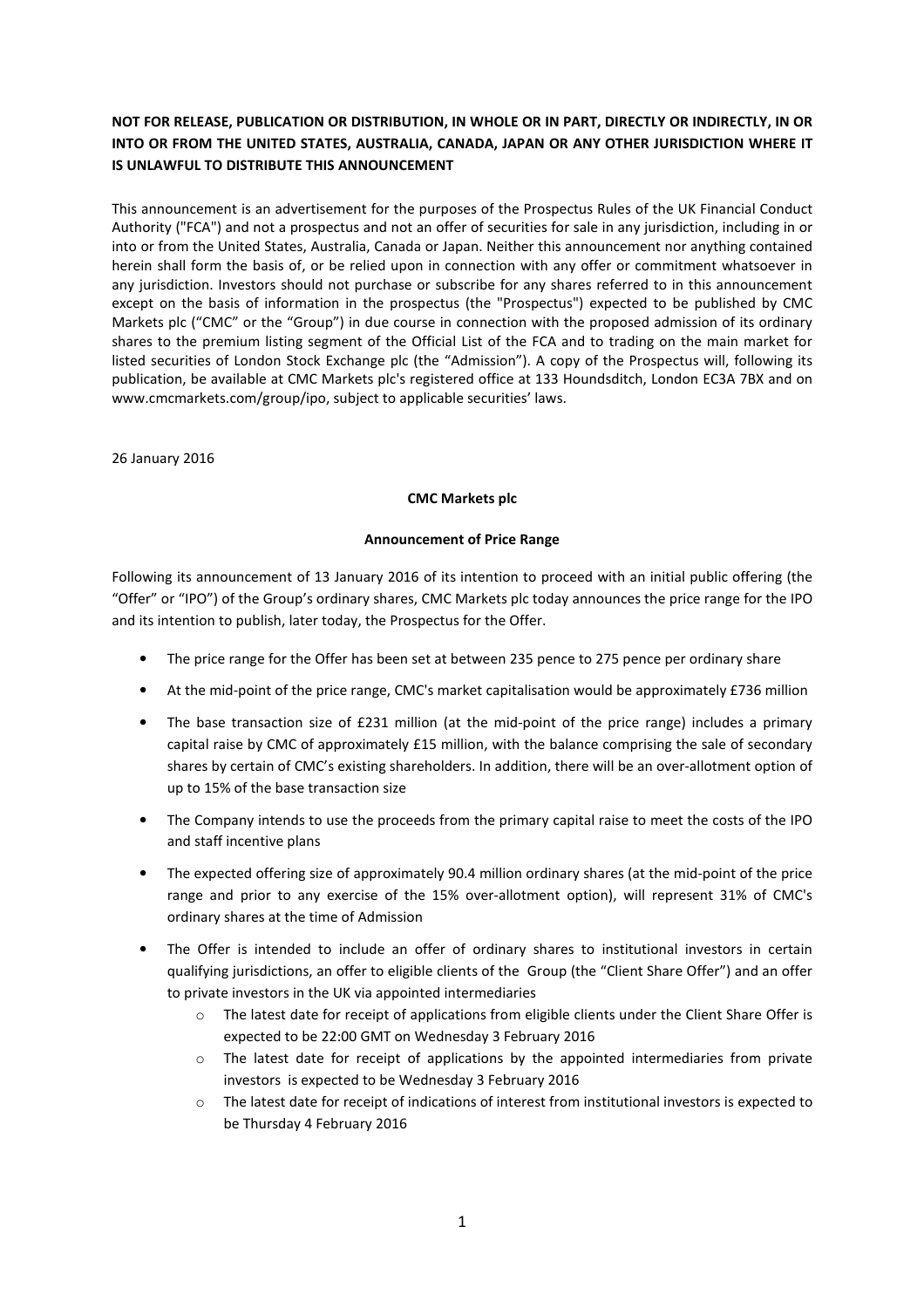- Final pricing is expected to be announced on or around Friday 5 February 2016, with conditional dealings in CMC ordinary shares beginning on the London Stock Exchange on the same day
- Admission is expected to occur and unconditional dealings in CMC ordinary shares on the London Stock Exchange are expected to commence on or around Wednesday 10 February 2016

# Commenting on today's announcement, Peter Cruddas, founder and Chief Executive of CMC said:

"I am very pleased with the response we have received from investors and clients since our Intention to Float announcement, and am excited to progress to the next phase of the offering as we announce our price range and publish our prospectus. The IPO is an important step for the business, and I look forward to meeting prospective investors over the coming days and weeks. CMC is in a strong position and is enjoying another good financial year, as stated in our first half results. Our performance since then has been positive, and especially so since the start of the calendar year 2016 and through the recent market volatility. We start our roadshow with the business in excellent shape."

# Enquiries:

Peter Cruddas, Chief Executive Officer Grant Foley, Chief Financial Officer and Head of Risk David Fineberg, Group Director of Trading Charlie Steel, Global Head of Corporate Development

# Joint Global Co-ordinator and Joint Bookrunner

### Goldman Sachs International: +44 (0) 20 7774 1000

Richard Cormack Paul Miller James Lucas James Kelly

# Joint Global Co-ordinator, Joint Bookrunner, Sole Sponsor and Stabilisation Manager

# Morgan Stanley: +44 (0) 20 7425 8000 Henrik Gobel Ben Grindley Max Mesny

# Joint Bookrunner

Angus Millar

# RBC Europe Limited: +44 (0) 20 7653 4000

Oliver Hearsey Darrell Uden Martin Frowde Will Smith

CMC Markets plc +44 (0) 20 7170 8200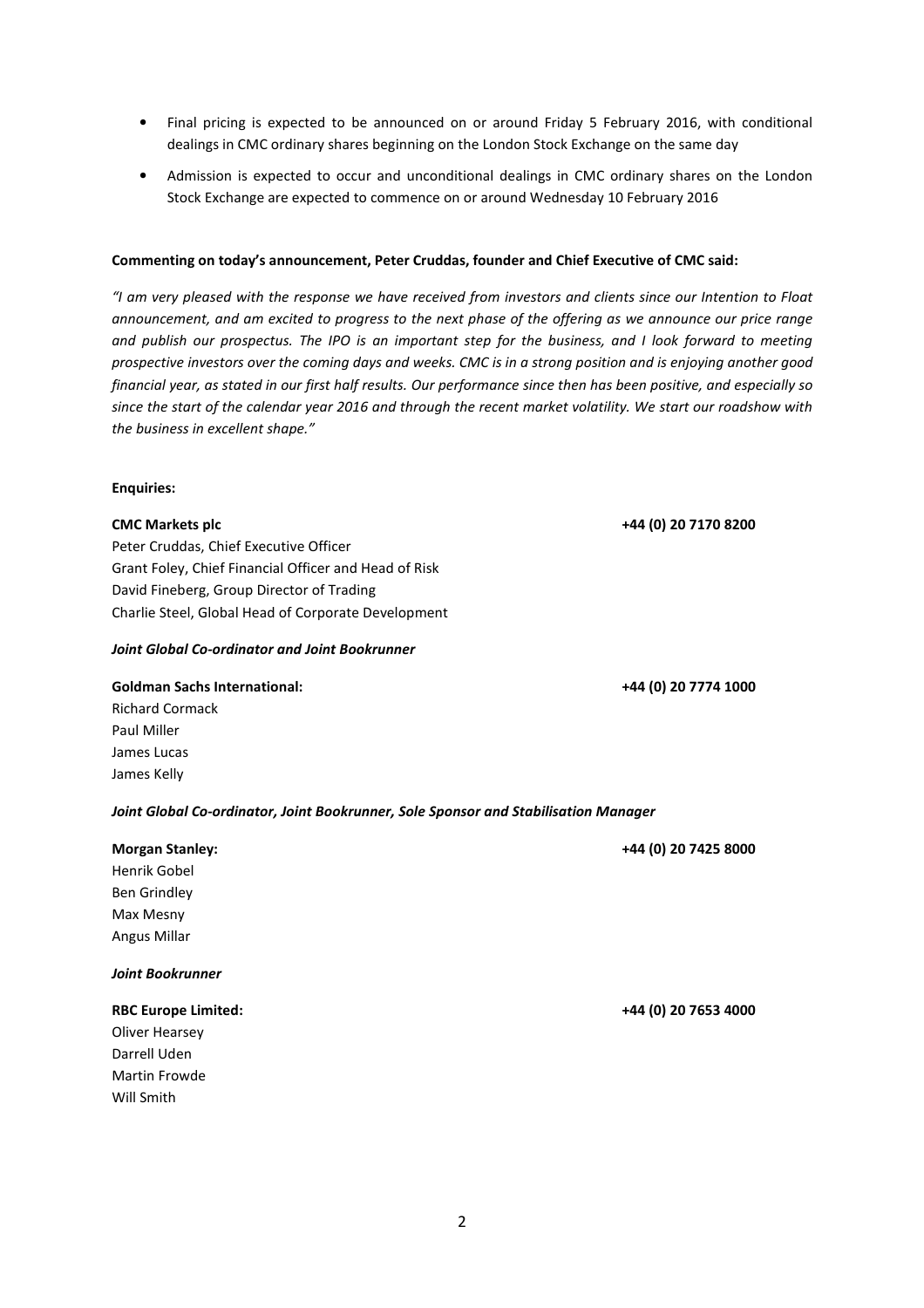# Media Enquiries

Camarco (Public Relations Advisor to CMC): +44 (0) 20 3757 4984 Geoffrey Pelham-Lane Ed Gascoigne-Pees Jennifer Renwick Intermediaries Offer Enquiries

Solid Solutions Associates (UK) Ltd:  $+44$  (0) 20 7549 1613

intermediaries@solid-solutions.co.uk

Nigel Morris Graham Webb

Client Share Offer Enquiries +44 (0) 20 3003 8303

# Disclaimer / Forward looking statements

Important notice

Prices of shares as well as any dividends paid in respect of such shares may go down as well as up and in the worst case you could lose all of your investment. Past performance of CMC and information in this document should not be relied upon as a guide to future performance.

The contents of this announcement, which has been prepared by and is the sole responsibility of CMC, have been approved by Morgan Stanley & Co. International plc for the purposes of section 21(2)(b) of the Financial Services and Markets Act 2000, as amended ("FSMA"). This approval relates solely to the promotion of material in connection with the Offer and does not extend to the promotion of CMC products.

This advertisement does not constitute an offer or recommendation concerning the securities referred to in this advertisement. Any prospective investor is recommended to consult an independent professional adviser as to the suitability of the securities referred to in this advertisement for the person concerned.

The information contained in this announcement is for background purposes only and does not purport to be full or complete. No reliance may be placed for any purpose on the information contained in this announcement or its accuracy, fairness or completeness.

Neither this announcement nor the information contained herein is for publication, distribution or release, in whole or in part, directly or indirectly, in or into or from the United States (including its territories and possessions, any State of the United States and the District of Columbia), or to U.S. Persons as defined in Regulation S under the U.S. Securities Act (as defined below) Australia, Canada, Japan or any other jurisdiction where to do so would constitute a violation of the relevant laws of such jurisdiction. The Offer and the distribution of this announcement may be restricted by law in certain jurisdictions and persons into whose possession any document or other information referred to herein comes should inform themselves about and observe any such restriction. Any failure to comply with these restrictions may constitute a violation of the securities laws of any such jurisdiction.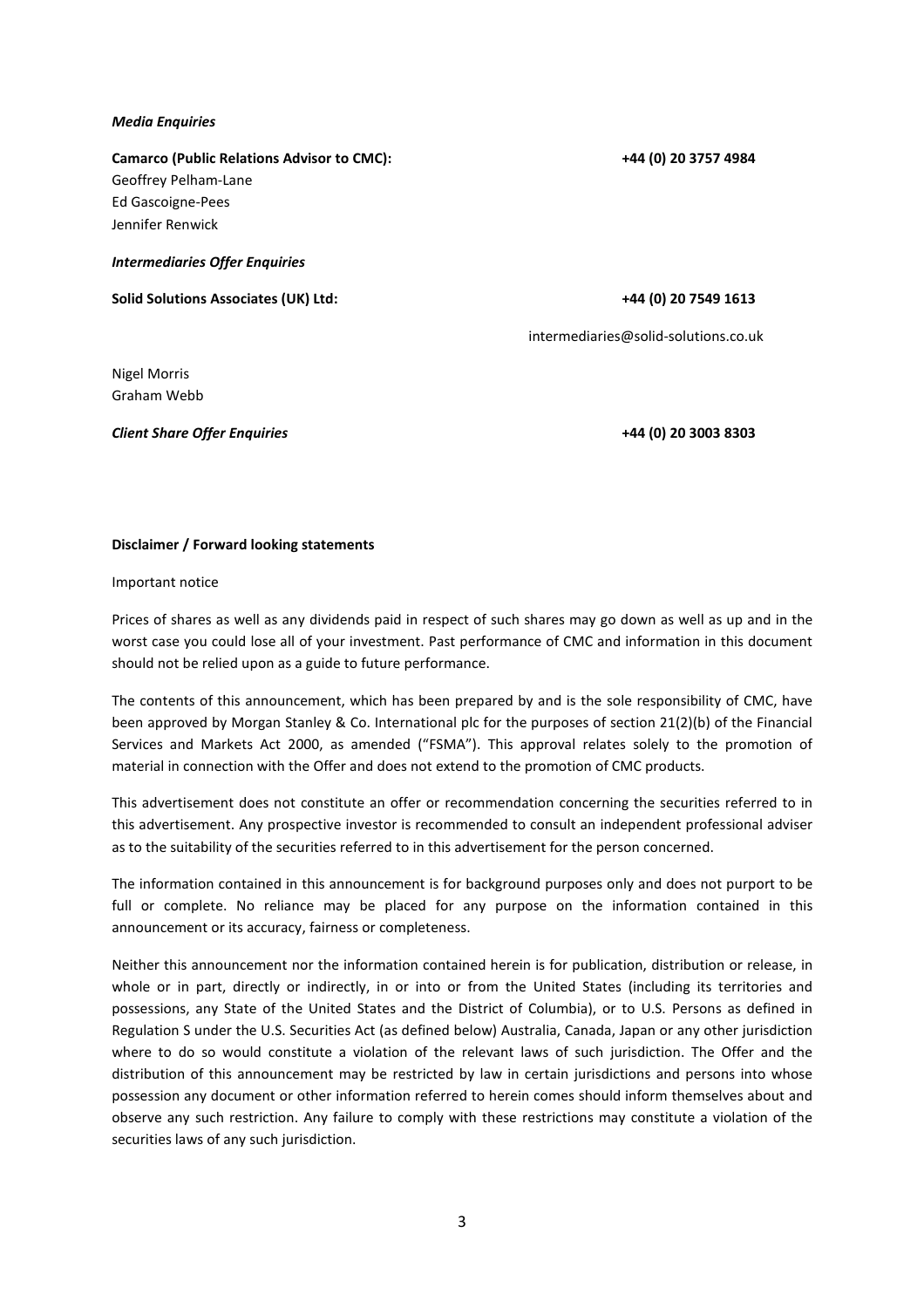This announcement does not contain or constitute an offer of, or the solicitation of an offer to buy or subscribe for, the securities referred to herein to any person in any jurisdiction, including the United States, Australia, Canada or Japan or in any jurisdiction to whom or in which such offer or solicitation is unlawful.

The securities referred to herein have not and will not be registered under the U.S. Securities Act of 1933, as amended (the "Securities Act") and may not be offered or sold, directly or indirectly, in or into the United States or to U.S. persons as defined in Regulation S under the Securities Act except pursuant to an exemption from, or in a transaction not subject to, the registration requirements of the Securities Act. The offer and sale of securities referred to herein has not been and will not be registered under the Securities Act or under the applicable securities laws of Australia, Canada or Japan and any sale of Shares in the United States will be made only to persons who are both "qualified institutional buyers" as defined in Rule 144A under the US Securities Act and "qualified purchasers" as defined in the US Investment Company Act of 1940. There will be no public offer of the Shares in the United States, Australia, Canada or Japan. Subject to certain exceptions, the Shares referred to herein may not be offered or sold in Australia, Canada or Japan or to, or for the account or benefit of, any national, resident or citizen of Australia, Canada or Japan.

In any EEA Member State other than the United Kingdom, this announcement is only addressed to and is only directed at qualified investors ("Qualified Investors") in that Member State within the meaning of Directive 2003/71/EC (together with any applicable implementing measures in any Member State). Any investment or investment activity to which this announcement relates is available in the United Kingdom and to Qualified Investors in any member state of the EEA other than the United Kingdom and will be engaged in only with such persons. Other persons should not rely or act upon this announcement or any of its contents.

This announcement contains statements that are, or may be deemed to be, "forward-looking statements". These forward-looking statements may be identified by the use of forward-looking terminology, including the terms "believes", "estimates", "plans", "projects", "anticipates", "expects", "intends", "may", "will" or "should" or, in each case, their negative or other variations or comparable terminology, or by discussions of strategy, plans, objectives, goals, future events or intentions. Forward-looking statements may and often do differ materially from actual results. The forward-looking statements reflect the Group's current view with respect to future events and are subject to risks relating to future events and other risks, uncertainties and assumptions relating to the Group's business, results of operations, financial position, liquidity, prospects, growth and strategies. The forward-looking statements speak only as of the date they are made and cannot be relied upon as a guide to future performance.

Each of the Group and Goldman Sachs International, Morgan Stanley & Co. International plc, and RBC Europe Limited (together, the "Banks"), and their respective affiliates expressly disclaim any obligation or undertaking to update, review or revise any of the forward-looking statements contained in this announcement whether as a result of new information, future developments or otherwise.

This announcement is an advertisement and not a prospectus. Investors should not subscribe for or purchase any transferable securities referred to in this announcement except on the basis of information in the Prospectus intended to be published by CMC in due course in connection with the proposed admission of its shares to the premium listing segment of the Official List of the FCA and to trading on the main market of the London Stock Exchange. Copies of the Prospectus will, following publication, be available from the Group's website, subject to applicable securities laws, and at the Group's registered office. Any purchase of shares in the proposed Offer should be made solely on the basis of the information contained in the final Prospectus to be issued by the Group in connection with the Offer. Before purchasing any ordinary shares, persons viewing this announcement should ensure that they fully understand and accept the risks which will be set out in the Prospectus when published. The information in this announcement is for background purposes only and does not purport to be full or complete. No reliance may be placed for any purpose on the information contained in this announcement or its accuracy or completeness. This announcement does not constitute or form part of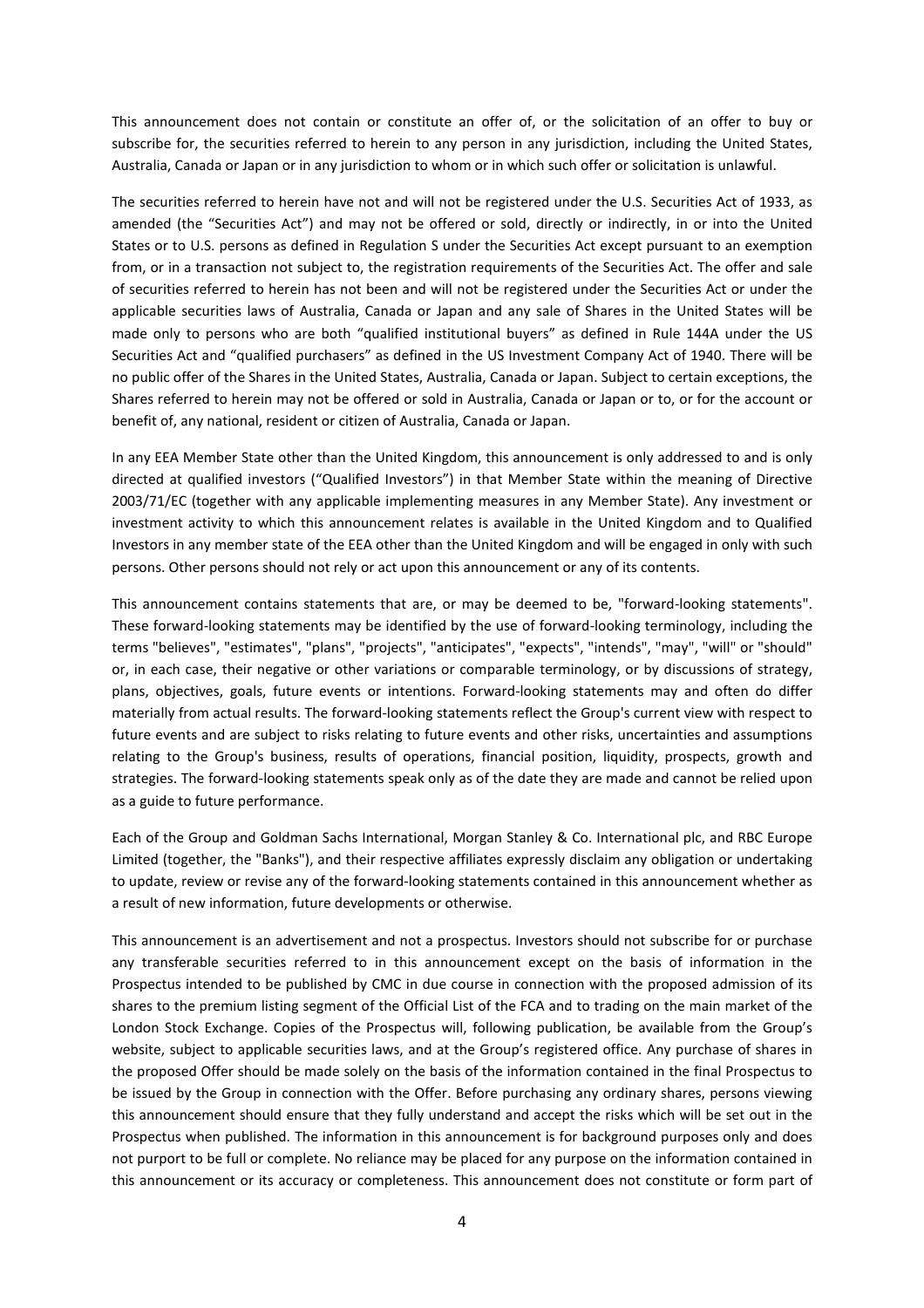any offer or invitation to sell or issue, or any solicitation of any offer to purchase or subscribe for any shares or any other securities nor shall it (or any part of it) or the fact of its distribution, form the basis of, or be relied on in connection with, any contract therefor. The information in this announcement is subject to change.

The Offer timetable, including the date of Admission, may be influenced by a range of circumstances such as market conditions. There is no guarantee that the Offer will proceed and that Admission will occur and you should not base your financial decisions on the Group's intentions in relation to the Offer and Admission at this stage. Acquiring investments to which this announcement relates may expose an investor to a significant risk of losing all or part of the amount invested. Persons considering making such an investment should consult an authorised person specialising in advising on such investments. This announcement does not constitute a recommendation concerning the Offer. The value of shares can decrease as well as increase.

Each of Goldman Sachs International, Morgan Stanley & Co. International plc and RBC Europe Limited, who are each authorised by the Prudential Regulation Authority (the "PRA") and regulated by the FCA and the PRA in the United Kingdom, are acting exclusively for CMC and no-one else in connection with the Offer. None of the Banks will regard any other person (whether or not a recipient of this document) as a client in relation to the Offer and will not be responsible to anyone other than the Group for providing the protections afforded to their respective clients nor for giving advice in relation to the Offer or any transaction or arrangement referred to herein.

In connection with the Offer, each of the Banks and any of their respective affiliates, acting as investors for their own accounts, may purchase shares and in that capacity may retain, purchase, sell, offer to sell or otherwise deal for their own accounts in such shares and other securities of the Group or related investments in connection with the Offer or otherwise. Accordingly, references in the final Prospectus, once published, to the shares being offered, acquired, sold, placed or otherwise dealt in should be read as including any offer, sale, acquisition, placing or dealing in the shares by any of the Banks and any of their affiliates acting as investors for their own accounts. In addition, certain of the Banks or their affiliates may enter into financing arrangements and swaps in connection with which they or their affiliates may from time to time acquire, hold or dispose of shares. None of the Banks intends to disclose the extent of any such investment or transactions otherwise than in accordance with any legal or regulatory obligations to do so.

Apart from the responsibilities and liabilities, if any, which may be imposed on any of the Banks by the FSMA or the regulatory regime established thereunder, or under the regulatory regime of any jurisdiction where exclusion of liability under the relevant regulatory regime would be illegal, void or unenforceable, none of Banks or any of their respective affiliates, directors, officers, employees, advisers or agents accepts any responsibility or liability whatsoever for/or makes any representation or warranty, express or implied, as to the truth, accuracy or completeness of the information in this announcement (or whether any information has been omitted from the announcement) or any other information relating to CMC, its subsidiaries or associated companies, whether written, oral or in a visual or electronic form, and howsoever transmitted or made available or for any loss howsoever arising from any use of this announcement or its contents or otherwise arising in connection therewith.

In connection with the Offer, Morgan Stanley (the "Stabilisation Manager"), or any of its agents, may (but will be under no obligation to), to the extent permitted by applicable law, over-allot shares or effect other transactions with a view to supporting the market price of the shares at a higher level than that which might otherwise prevail in the open market. Morgan Stanley is not required to enter into such transactions and such transactions may be effected on any securities market, over-the-counter market, stock exchange or otherwise and may be undertaken at any time during the period commencing on the date of the commencement of conditional dealings in the shares on the London Stock Exchange and ending no later than 30 calendar days thereafter. However, there will be no obligation on Morgan Stanley or any of its agents to effect stabilising transactions and there is no assurance that stabilising transactions will be undertaken. Such stabilising